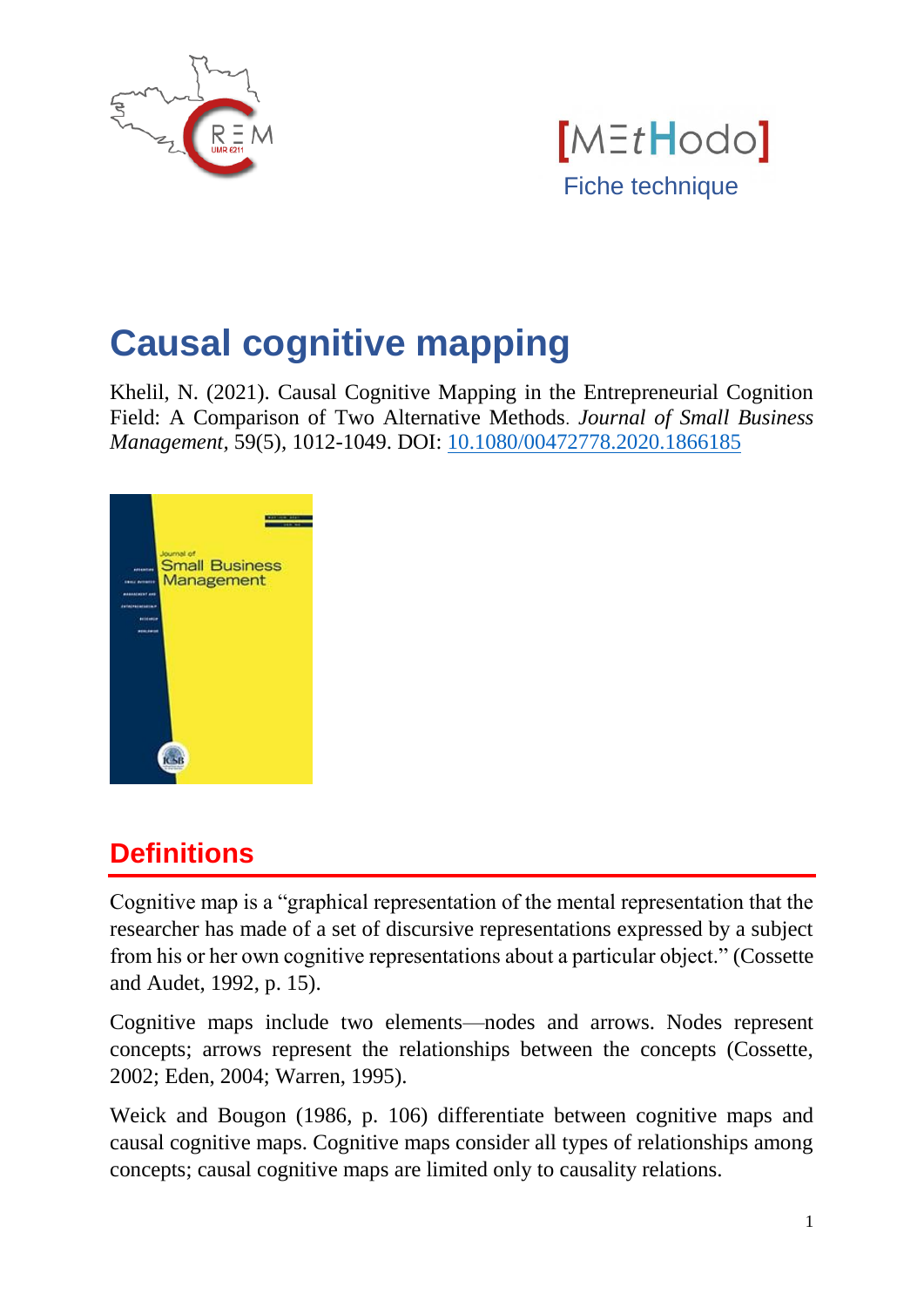



## **Two modes of causal cognitive mapping**

Two methodological tools are commonly used for causal cognitive mapping (Swan, 1997). The first employs the visual graph method and Decision Explorer software (Cossette & Audet, 1992; Eden, 2004). The second tool employs the matrix-multiplication method with an adjacency matrix (Kosko, 1986; Weick & Bougon, 1986).

#### **Visual representation of causal maps**

Decision Explorer is computer software designed to capture and explore the cognition in terms of a causal graph structure (Eden & Ackermann, 2004). The cognitive use of an adjacency matrix can provide an alternative method to elicit the complexity of individuals' cognitions by using a matrix (Kosko, 1986; Weick & Bougon, 1986) in which C represents the map's concepts.

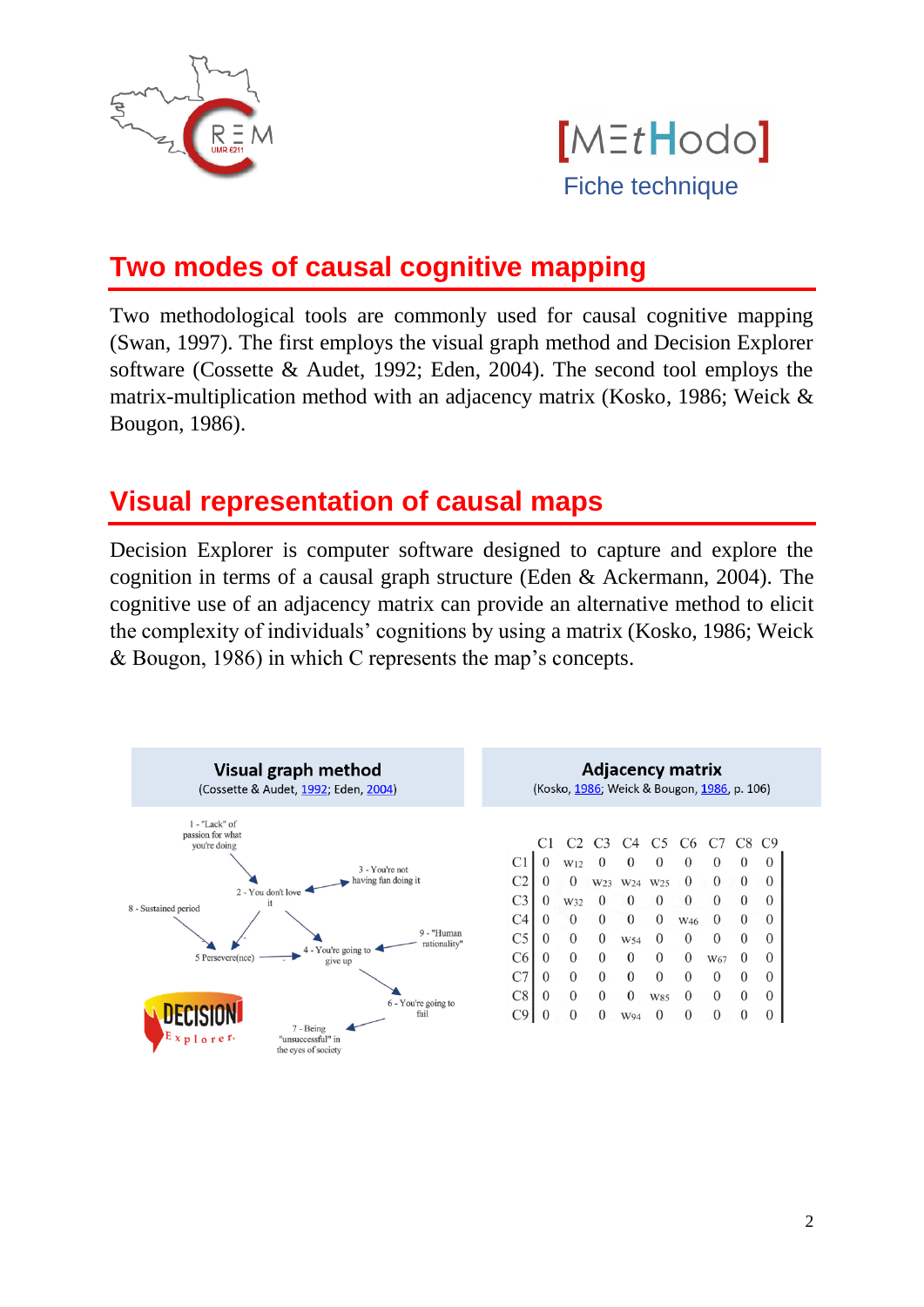



# **Conceptual centrality**

The conceptual centrality score includes not only the direct but also the indirect causal-effect relationships among a map's concepts.

According to the visual graph method using the Decision Explorer software, this score is calculated as follows: The concepts directly linked to a map's concept receive a score of 1 (first level), the concepts linked to these concepts receive a score of 0.5 (second level), the concepts linked to these concepts receive a score of 0.33 (third level), and the process is repeated up to seven levels (Banxia Software Ltd, 2017, p. 78).

According to the second method, the indirect causal relationships among a map's concepts can be examined through adjacency matrix-multiplication (Swan, 1997) by using Mic-Mac (a matrix-multiplication software developped by Godet, 2000) by performing the following procedure (Manzano-Solís et al., 2019) :

**Step 1** - Generating the matrix of indirect causality (MIC) : the adjency matrix (also called the matrix of direct causalities (MDC)), must be elevated to the n power until the concept classification according to their scores of indirect influences and dependences is stable.

**Step 2** - The MIC must be standardized by dividing the values (wij) of the cells by the highest value contained in the MIC. The resulting matrix, which is called the matrix of standardized indirect causalities (MSIC), contains cell values that range from zero to one.

**Step 3** - The MSIC must be summed with the MDC. The resulting matrix, which is called the matrix of total causalities (MTC) contains not only the direct but also the indirect causal links among the map's concepts.

**Step 4** - Then new scores of total influences (the sum of the values in a row) and dependences (the sum of the values in a column) can be calculated on the basis of the MTC.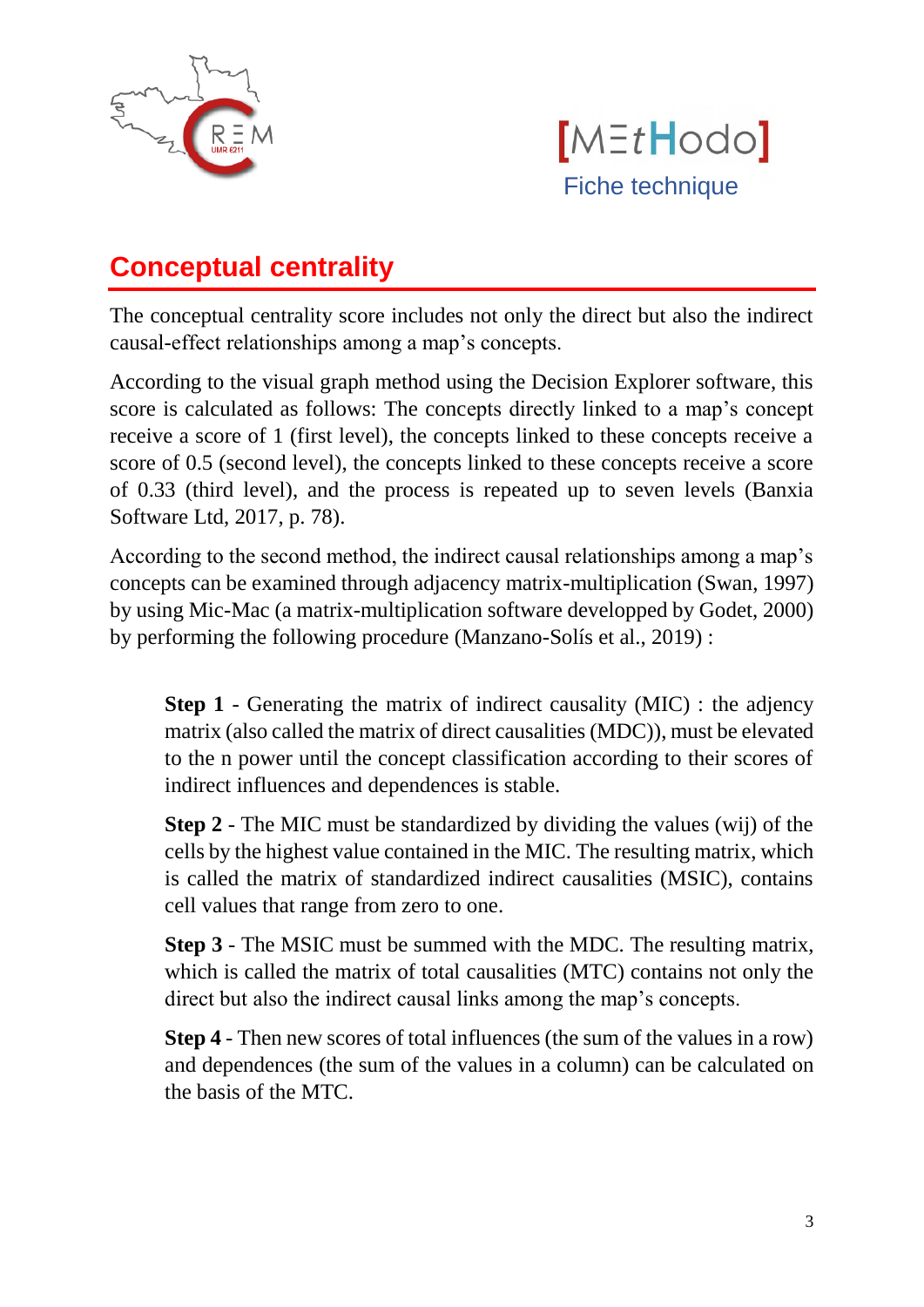





The MTC shown that the concept "C2—You do not love what you are doing" is the most central concept with a score of 10; a completely different score is given by the Decision Explorer software. The adjacency matrix multiplication method provides a more realistic "conceptual centrality" score without weighting the indirect causalities.

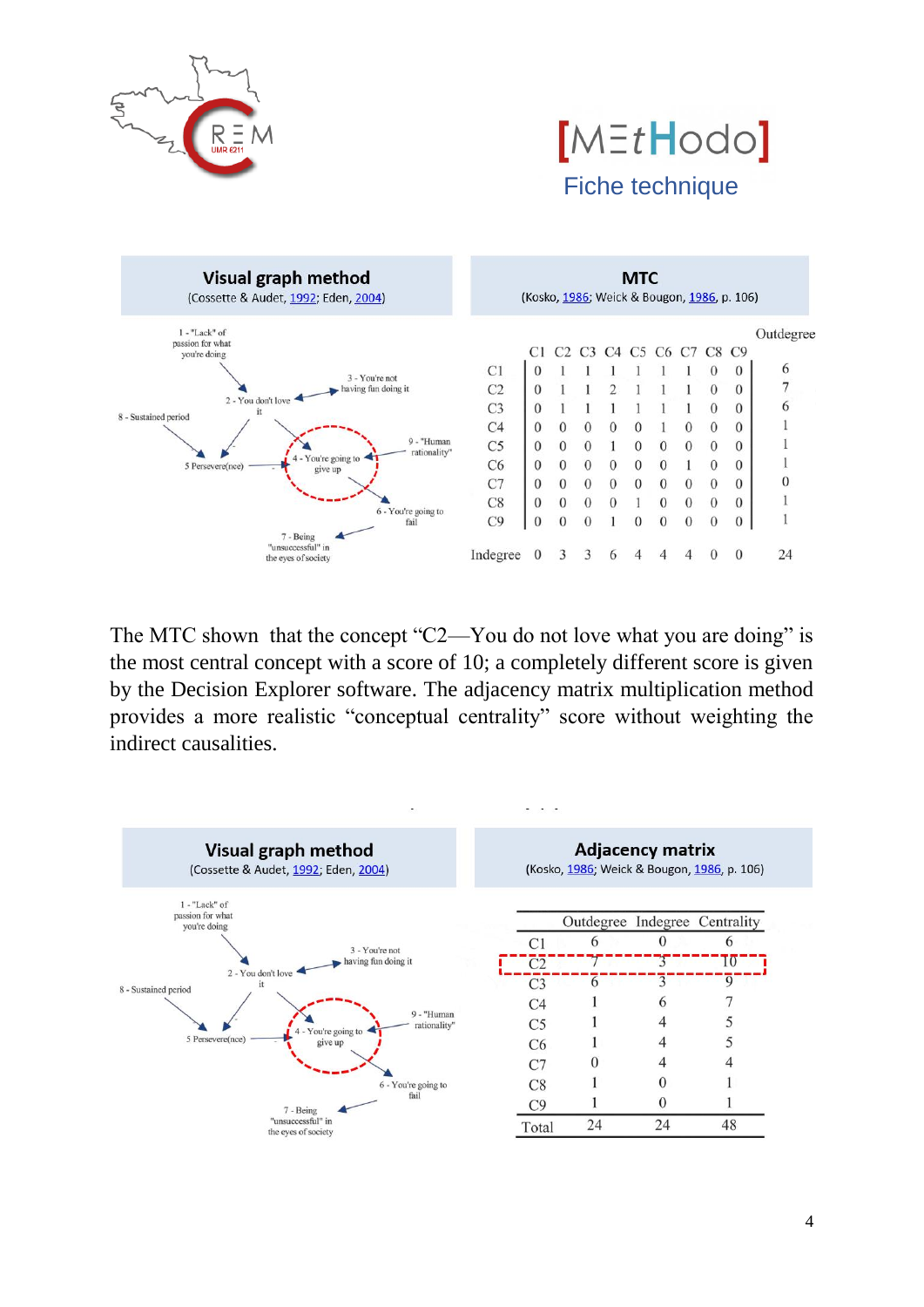



### **Conceptual clustering**

The visual graph method that uses Decision Explorer software reduces the complexity of an individual's cognition by focusing on the most "relevant" map concepts, which thus leads to a binary classification that opposes the "relevant" with the "irrelevant" concepts, whereas the adjacency matrix method provides a more nuanced classification by differentiating among the "relevant" concepts the "influential," "relay," and "dependent" map concepts



## **Hidden concepts**

The matrix multiplication method allows scholars to disclose "hidden" concepts that were previously classified as "excluded" but that play important roles in individuals' cognition because of their indirect causal links among the map's concepts. Such "hidden" concepts could remain undetected if scholars were to consider only the direct relationships among the map's concepts. Delineating this "excluded" concept may distort the cognitive map analysis.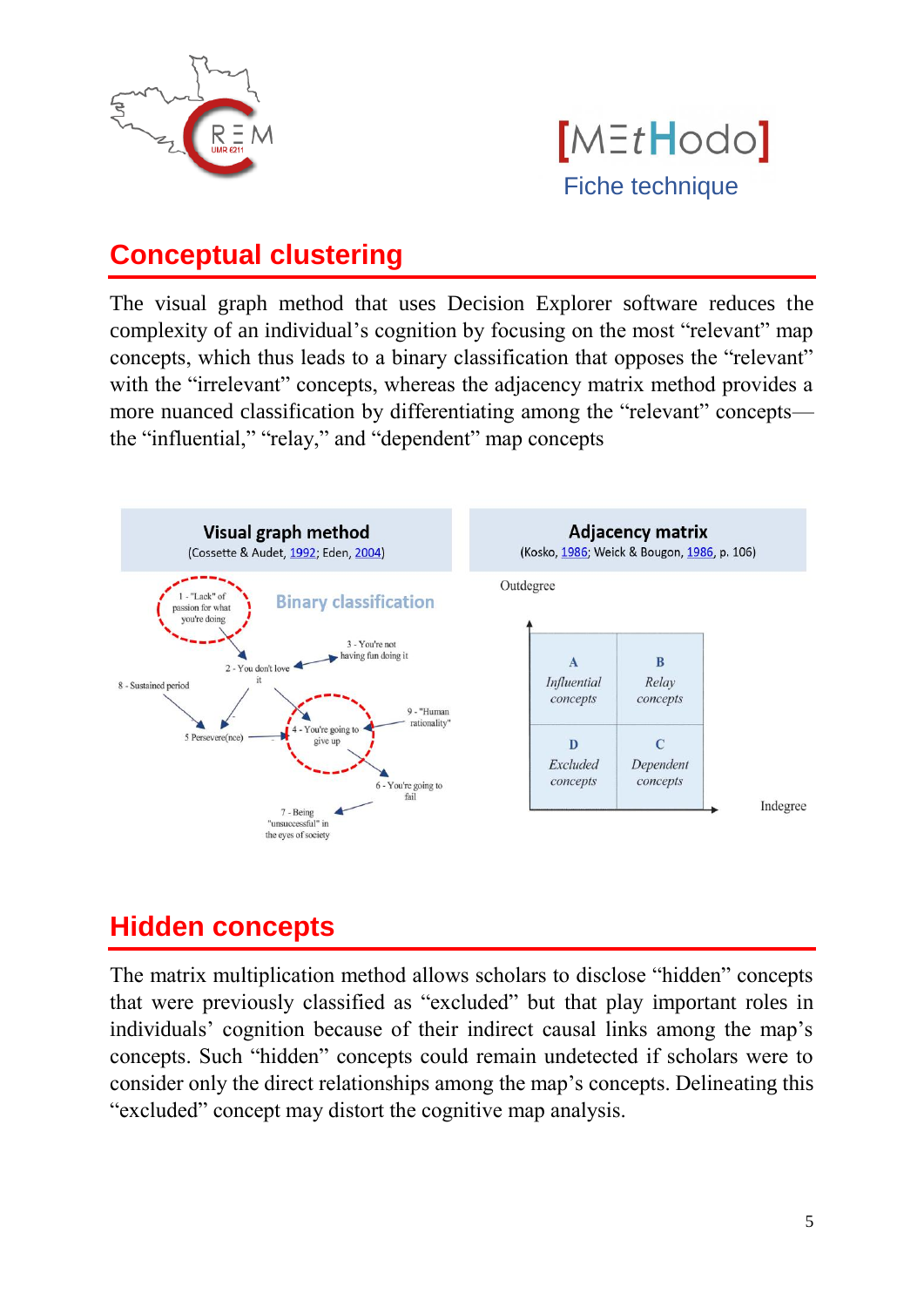

# $[MEtHodo]$ Fiche technique

This finding was observed by comparing the map's concept classification that resulted from the MDC (which considers only direct causalities) with the map's concept classification that resulted from the MTC (which considers both direct and indirect causalities) (Godet, 2000). For example, the MDC reveals that the concept "C3—You're not having fun doing it" was classified as "excluded" with a score of 2, but the MTC reveals that this concept is "central" with a score of 9

|                | Outdegree Indegree Centrality |   |    |
|----------------|-------------------------------|---|----|
| C1             |                               |   |    |
| C2             |                               |   |    |
| C <sub>3</sub> |                               |   | 2  |
| C <sub>4</sub> |                               |   |    |
| C5             |                               | 2 |    |
| C6             |                               |   |    |
| C7             |                               |   |    |
| C8             |                               |   |    |
| C9             |                               |   |    |
| Total          |                               | 0 | 20 |

#### **Classification that resulted from the MDC**

#### **Classification that resulted from the MTC**

|                | Outdegree Indegree Centrality |        |    |
|----------------|-------------------------------|--------|----|
| C1             | 6                             |        |    |
| C <sub>2</sub> |                               |        | 10 |
| C3             | 6                             | 3<br>5 | g  |
| C4             |                               | 6      |    |
| Ċ5             |                               |        | 5  |
| C6             |                               |        | 5  |
| C7             |                               |        |    |
| C8             |                               | 0      |    |
| C9             |                               |        |    |
| Total          | 24                            | 24     |    |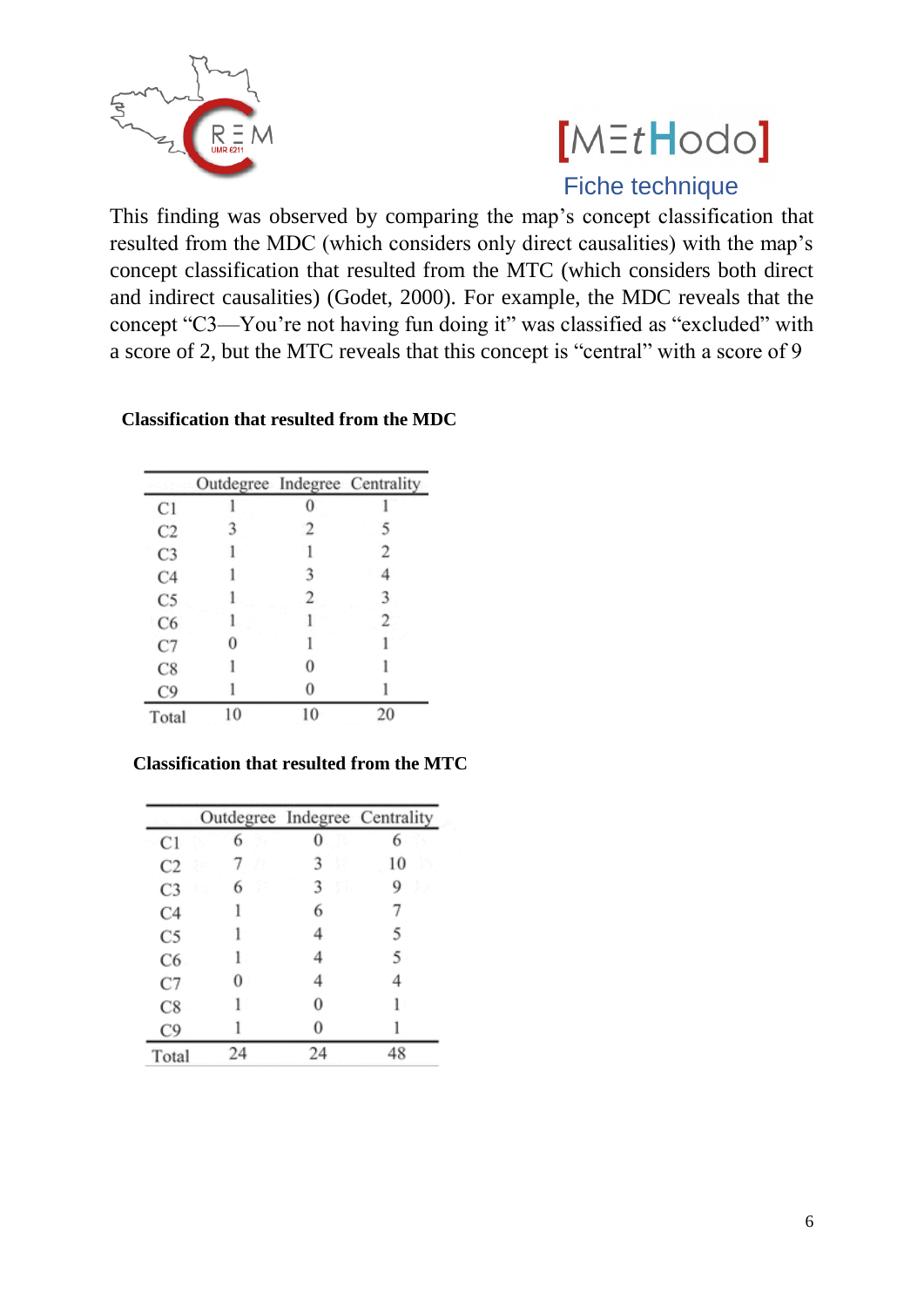



### **Loops analysis**

As schown above, the adjacency matrix method allows scholars to disclose the "hidden" concepts among the "excluded" concepts, that is, the concepts that appear to be "central" in an individual's cognition considering the indirect causalities and loops. Decision Explorer can be used to identify the loops and consequently represent the "causal scheme" for which individuals do not necessarily have a "discursive awareness." Hence, the complementarities between these two methods for causal mapping.

#### **References**

Banxia Software Ltd. (2017). Decision explorer® user's guide, version 3.5.0. Banxia Software Ltd. https://Banxia.Com/Pdf/De/Deguide.Pdf

Cossette, P., & Audet, M. (1992). Mapping of an idiosyncratic schema. Journal of Management Studies, 29(3), 325–347.

Cossette, P. (2002). Analysing the thinking of F.W. Taylor using cognitive mapping. Management Decision, 40(2), 168–182.

Eden, C. (2004). Analyzing cognitive maps to help structure issues or problems. European Journal of Operational Research, 159(3), 673–686.

Eden, C., & Ackermann, F. (2004). Cognitive mapping expert views for policy analysis in the public sector. European Journal of Operational Research, 152(3), 615–630.

Godet, M. (2000). The art of scenarios and strategic planning: Tools and pitfalls. Technological Forecasting and Social Change, 65(1), 3–22.

Kosko, B. (1986). Fuzzy cognitive maps. International Journal of Man-Machine Studies, 24(1), 65–75.

Manzano-Solís, L. R., Díaz-Delgado, C., Gómez-Albores, M. A., Mastachi-Loza, C. A., & Soares, D. (2019). Use of structural systems analysis for the integrated water resources management in the Nenetzingo River Watershed, Mexico. Land Use Policy, 87(September), 104029.

Swan, J. (1997). Using cognitive mapping in management research: Decisions about technical innovation. British Journal of Management, 8(2), 183–198.